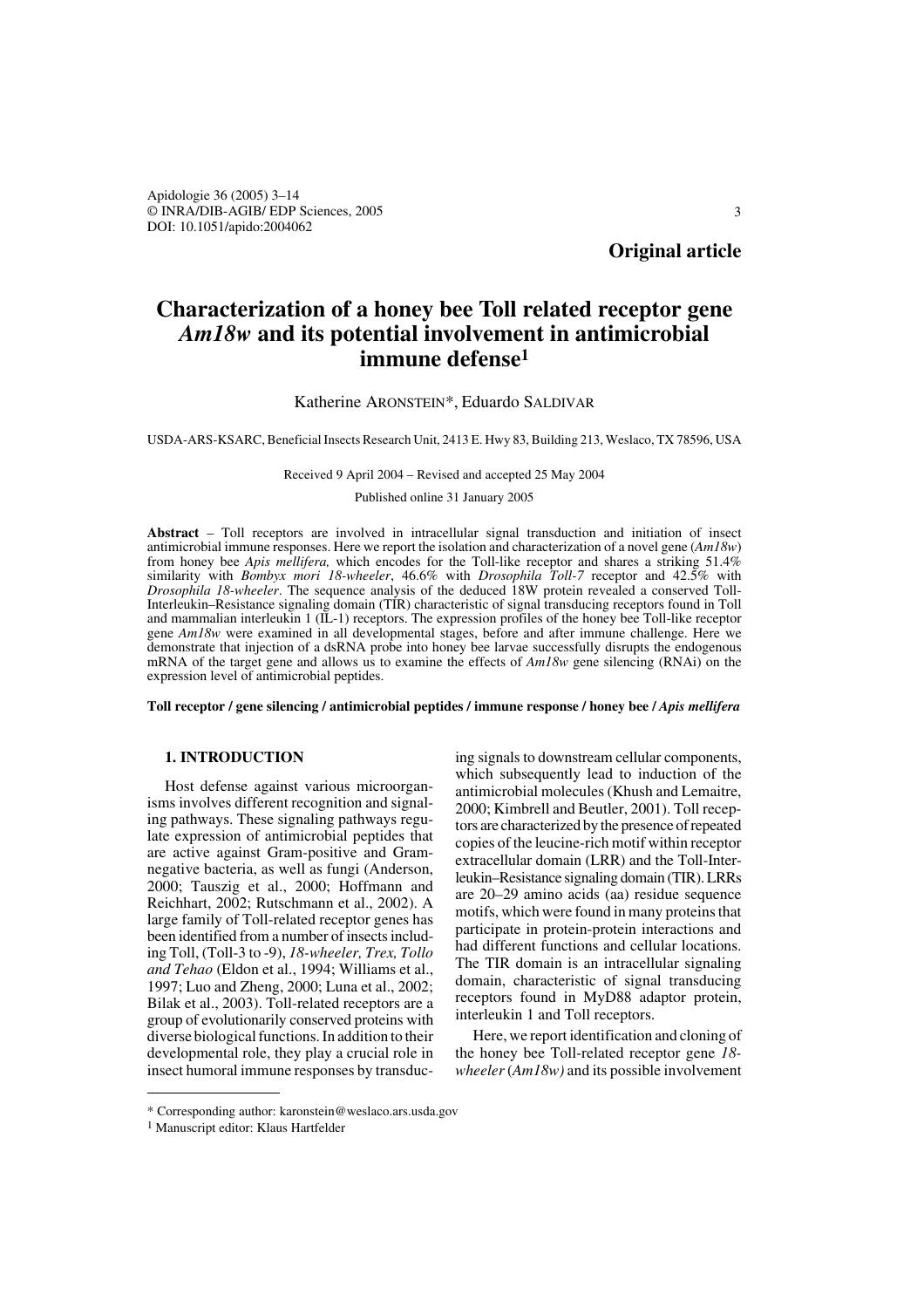in antimicrobial immunity. In *Drosophila* 18- Wheeler, the receptor had a crucial role in humoral immune responses. The mutations in *18w* compromised induction of all antimicrobial peptide genes and mutant flies showed increased lethality in the face of bacterial challenge (Williams et al., 1997). In contrast, Ligoxygakis et al. (2002) showed that in *Drosophila 18w* was not involved in control of antimicrobial peptides and that reduction of antimicrobial peptides expression in *18w*7–35*/Df (2R)* mutant larvae was due to a general developmental delay of the fat body maturation rather then impaired NF-kB signaling.

We examined the potential involvement of the 18W receptor in honey bee humoral immune responses by testing the effect of the A*m18w* gene silencing on the level of expression of the antimicrobial peptide genes using gene interference assay (RNAi). The antimicrobial peptides can be used as efficient markers to study specific signaling immune pathways, as their level of expression can serve as a signature profile of the up-stream intracellular reactions. In this study, the level of the antimicrobial peptides expression was monitored in honey bee larvae in response to challenge by gram-positive, gram-negative bacteria and fungi.

# **2. MATERIALS AND METHODS**

#### **2.1. Honey bee sample sources**

European honey bee (*Apis mellifera* L.) larvae were obtained from locally maintained colonies. Identification of racial types was confirmed using mitochondrial DNA analysis (Arias and Sheppard, 1996). Jenter™ oviposition cages (Brushy Mountain Bee Farm, Moravian Falls, NC) were placed in the hives for a day prior to caging the queen bee. Queens were placed in Jenter™ cages for ~24 h before being released. Embryos were collected from the cages using a Chinese grafting tool and preserved in RNA*later*® (Ambion) for subsequent isolation of total RNA. Honey bee larvae were collected directly from brood combs of healthy colonies and classified by approximate age, based on larval weight (Root, 1983). Larvae used in challenge assays were placed in a FAL-CON® 6-Well Non-Tissue Culture treated plate (5 larvae per well) and placed in an incubator at RH 95% and 33 °C. The bottom of each well was lined with Spectra/Mesh (Spectrum Laboratories Inc. CAT# 146418) to facilitate transfer of larvae. Larvae were fed, as needed, a mixed diet as described in

Vandenberg and Shimanuki (1987). Subsets of larval samples for all treatments and time points were preserved in RNA*later*® at –20 °C. Adult bees were collected as they emerged from the comb.

### **2.2. Immune challenge by septic wounding and injections**

Sixty larvae 4.5–5 days old (mean weight 148 mg) were collected for immune challenge assays. The larvae were randomly separated into four groups: control (N = 6), *Paenibacillus larvae* subsp*. larvae* (American foulbrood, AFB) infected (N = 15), *Ascosphaera apis* (chalkbrood) infected (N = 15), and *E.coli* infected  $(N = 15)$ . Experimental larvae were pricked with a minutien pin that was dipped into a preparation of concentrated bacterial or fungal spores. Septic wounding with *E. coli* was done by touching a colony of bacteria growing on LB plates with the pin and then pricking the larvae. Three immune-challenged larvae from each experimental group were then collected at 2, 6, 24, 48, and 72 h time points post-wounding and preserved in RNA*later*® until further use. Control, non-challenged larvae were used as a base line for gene expression. The experiment was then repeated just as before but instead of septic wounding using injections of  $1.0 \mu L$  of gramnegative cells  $(9.8 \times 10^5 \text{ cells/}\mu\text{L})$ , gram-positive and fungal spores  $(5-6 \times 10^6 \text{ spores/}\mu\text{L})$  directly into the larval hemolymph. A subset of larval samples from each treatment was dissected and examined for presence or absence of microbial cells in the larval haemolymph.

#### **2.3. Bacterial isolates**

Scales and larval remains from honey bee comb cells with AFB infection (Morse, 1978) were collected in 10 mL of PBS pH 7.2, homogenized and crude filtrated. The filtrate was centrifuged for 5 min at 12,000 rpm, the supernatant discarded, and the spore pellet suspended in 100  $\mu$ L of sterile PBS. *Paenibacillus larvae* is a gram-positive spore forming bacteria that is highly resistant to environmental conditions (Hornitzky and Wilson, 1989). Suspensions of *P. larvae* spores were thus heat treated for 30 min at 90 °C to eliminate non-spore forming bacteria. A small aliquot of bacterial spores was then tested for spore viability. The concentrated bacterial spore suspension was stored at 4 °C in PBS until used in the immune challenge assay.

## **2.4. Viability test and species identification of bacterial isolates**

A small aliquot of the heat-treated bacterial spores was suspended in 100  $\mu$ L of PBS-pH 7.2 and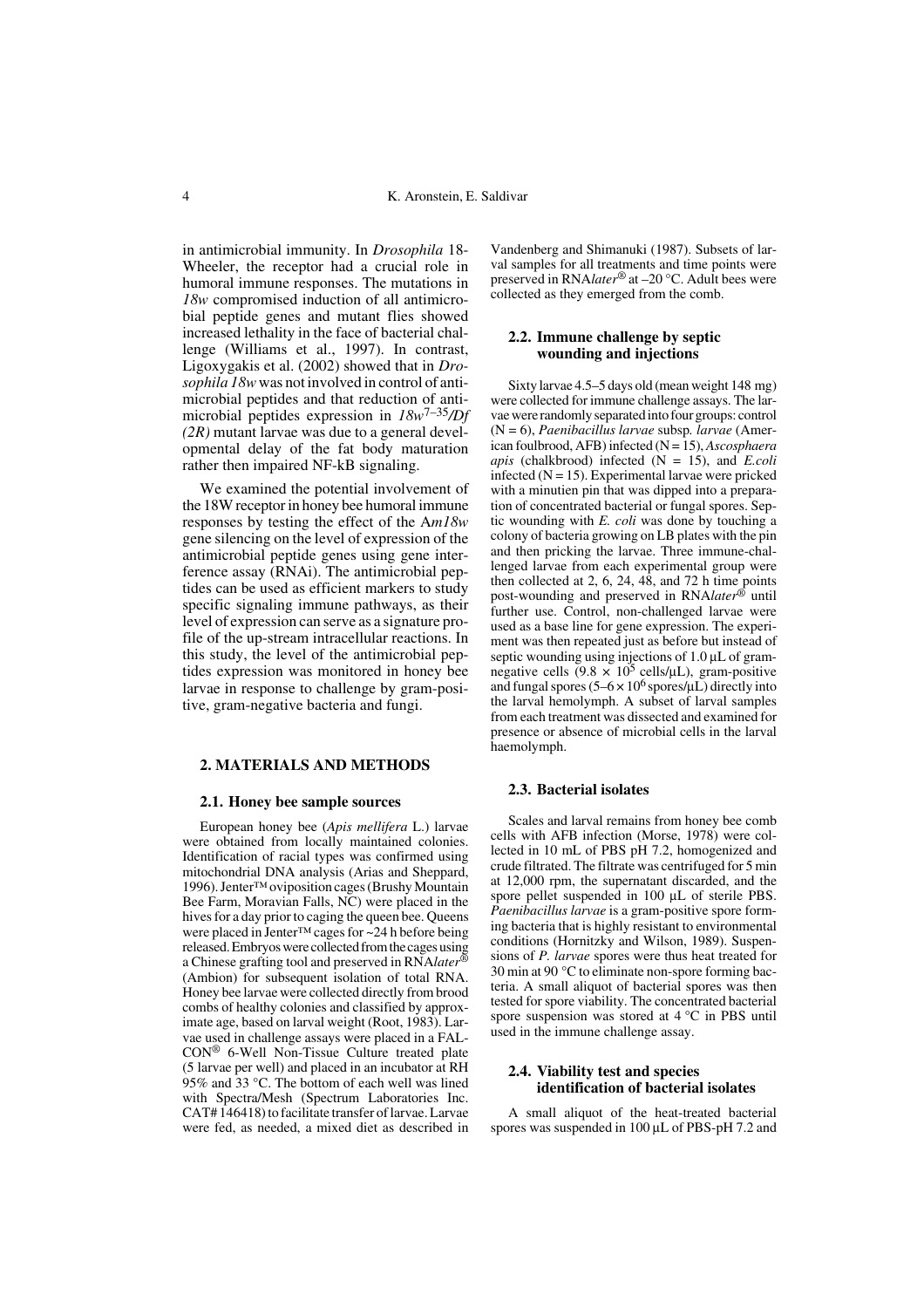**Table I.** List of primer sequences for the honey bee Toll-like receptor gene *Am18w* and the antimicrobial peptide genes.

| Gene Name     | Forward Primer                       | Reverse Primer                        |
|---------------|--------------------------------------|---------------------------------------|
| Am18w         | (DO9F)<br>5'-CGTCTGGAGCAGCTGCTTGT-3' | (D09R)<br>5'-GTTCTCGCCCAGGTCGAGAGT-3' |
| Defensin      | 5'-GTTGAGGATGAATTCGAGCC-3'           | 5'- TTAACCGAAACGTTTGTC CC-3'          |
| Abaecin       | 5'-GGTAGTGATATTTATCTTCGC-3'          | 5'-TTGAGGCCATTTAATTTTCGG-3'           |
| Hymenoptaecin | 5'-ATGGATTATATCCCGACTCG-3'           | 5'-TCTAAATCCACCATTTATTCC-3'           |
| Apidaecin     | 5'- GTTGTTACCTTTGTAGTCGCG -3'        | 5'- CACGTGCTTCATATTCTTCAT -3'         |
| Lysozyme      | 5'-GGAGGCGAGGATTCTGACTCA-3'          | 5'-TGTTGCATATCCCTCCGCTGTG-3'          |
| Actin         | 5'-GAAATGGCAACTGCTGCATC-3'           | 5'-GAGATCCACATGTGTTGGAA-3'            |

plated on semi-selective J. agar medium, containing Nalidixic and Pipemidic acid (Alippi, 1995; Govan and Allsopp, 1999). Plates were incubated at 33 °C in air containing  $7\%$  CO<sub>2</sub>. Colonies were characterized by shape, margins and microscopic examination of Gram-positive smears. Bacterial cultures were tested for the catalase reaction (Leboffe and Pierce, 1999). The DNA-based assay was also performed to corroborate identification of the bacterial types present (Djordjevic et al., 2002; Govan and Allsopp, 1999). Bacterial cells from culture plates were added to 30 µL of PCR reaction. PCR conditions consisted of a 94 °C (4 min) step; 30 cycles of 94 °C (1 min), 55 °C (1 min), and  $72$  °C (1 min) step. The primers selectively amplify a fragment of 973 bp unique to the *P. larvae* 16s rRNA gene sequence. PCR products were visualized by 0.8% agarose gel electrophoresis in 1×TAE buffer (40 mM Tris-acetate, 1 mM EDTA) and ethidium bromide (0.2 µg/mL) staining. Bacterial isolates, collected from an apiary in Wisconsin (USA), were verified as *P. larvae* and used in all subsequent immune challenge assays.

#### **2.5. Total RNA isolation and cDNA synthesis**

Total RNA was isolated from embryonic, larval and adult tissue of European honey bees using TRIzol® Reagent (Life Technologies) following the manufacturer's protocol. RNA was resuspended in DEPC treated water and stored at –80 °C. Samples were treated with DNase using the DNA-*free* kit (Ambion). To test for residual DNA contamination, 1 µL of the total RNA sample was amplified using primers for the defensin gene fragment, which contains a 286 bp intron. Samples that tested positive were treated with DNase a second time. A 1.0% denaturing agarose/formaldehyde gel was used to test the integrity and quantity of the RNA. Quantification was verified using Eppendorff's BioPhotometer with samples that had been diluted 200 times in TE [10 mM Tris-HCl (pH 8.0), 1 mM EDTA] and incubated for 10 min at 60 °C. The cDNA was constructed using SuperScript<sup>™</sup> First-Strand Synthesis system for RT-PCR (Invitrogen) using Oligo (dT) primers and following the manufacturer's protocol.

## **2.6. Cloning of** *Am18w* **gene and antibacterial peptide gene fragments**

Honey bee cDNA was amplified with gene specific primers. The primers for the honey bee Toll receptor were designed based on several overlapping sequences found in the NCBI Database (Apis\_Mellifera\_WGS\_Trace gnl/ti/173868101; gnl/ ti/173827152; gnl/ti/250639420; gnl/ti/165859773). Specific primers were also designed for the anti-bacterial peptide genes: defensin (Accession number U15955), abaecin (Accession number U15954), apidaecin (Accession numbers: X72575, X72576, X72577), hymenoptaecin (Accession number U15956), lysozyme (Apis\_Mellifera\_WGS\_Trace gnl/ti/166283321) and the housekeeping gene actin (Accession number AB023025), which was used as an internal control (Tab. I).

Further, 1 µL of cDNA was added to a PCR reaction and amplified after initial incubation in a thermocycler (M.J. Research, Inc) at 94  $\rm{°C}$  (3 min) with the subsequent 35 cycles at 94 °C (1 min), 60 °C (1 min) and 72  $\mathrm{^{\circ}C}$  (1 min) followed by a final extension at 72 °C for 20 minutes. The PCR amplification products were gel purified (Qiagen), cloned into the PCR vector of the TOPO-TA cloning kits (Invitrogen), and sequenced (SeqWright). Sequences were analyzed by computer software "Sequencher" (Gene Codes, Inc.) and "EditSeq" (DNASTAR, Inc.).

#### **2.7. Construction of the dsRNA probes**

Three double stranded RNA probes were made using the MEGAscript® RNAi Kit (Ambion). Probe 1 was designed within LRR, leucin-rich repeats region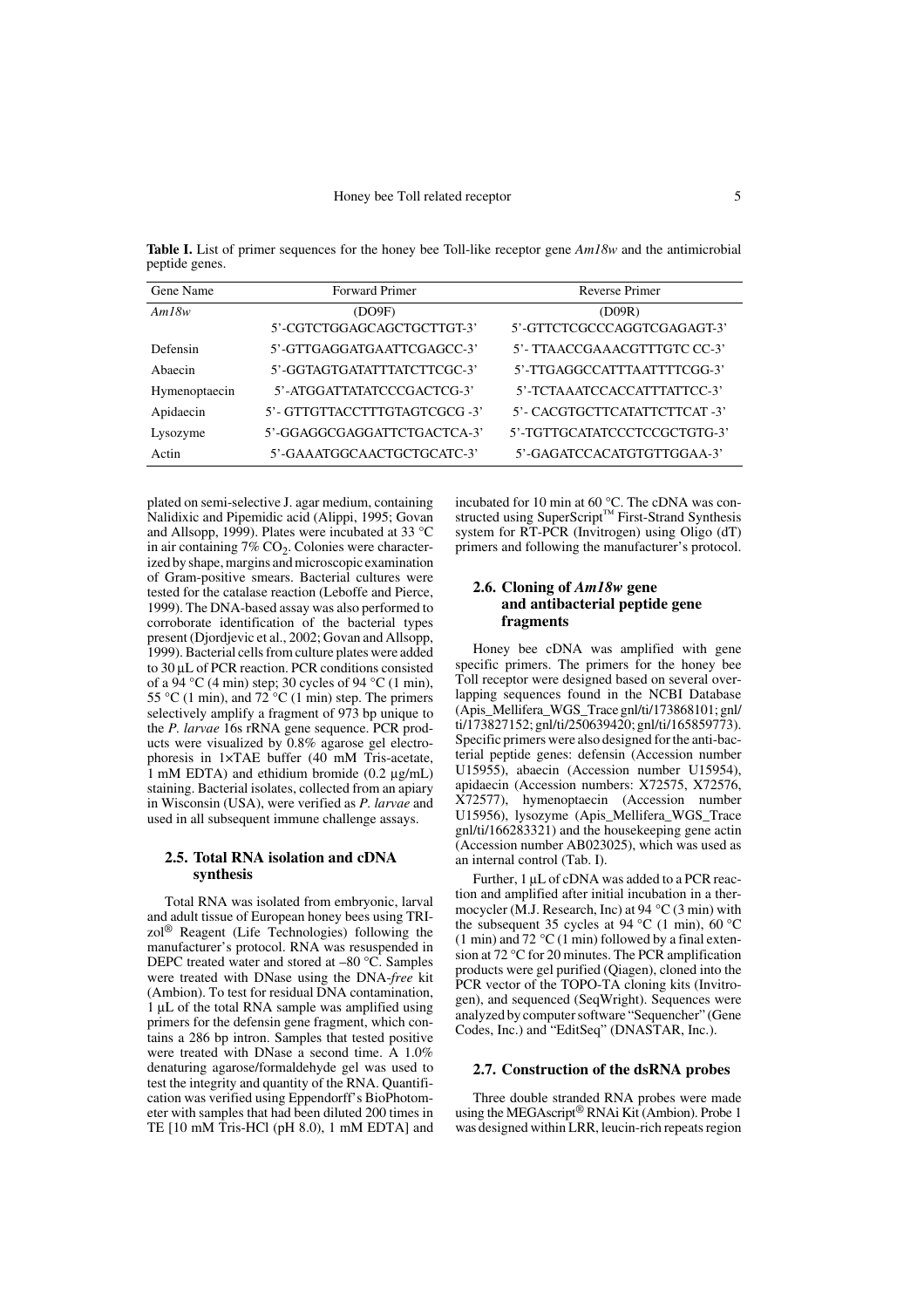(307 aa–384 aa) of the honey bee Toll-like receptor gene *Am18w*. It was made by amplifying plasmid DNA containing a cloned 234 bp fragment with the D09F/R primers that had T7 promoter sequence (5'- TAATACGACTCACTATAGG-3') added to the primers 5' end. The resulting template was then transcribed for 13 h. Probe 2 spans the trans-membrane region and part of the TIR, cytoplasmic domain (812 aa–1096 aa). It was made by amplifying plasmid DNA containing a cloned ~852 bp fragment of *Am18w* with the forward primer T7F2Seq 5'-TAATACGACTCACTATAGGCCACGTGTTC-ATGGGCG-3' and reverse primer T7B05R5'- TAATACGACTCACTATAGGCACAGCCTGAG-GCCGGCCGCG-3'. The resulting fragment was transcribed for six hours. Probe 3 is located within TIR domain and a segment of the 3' glutamine-rich motif (1159 aa–1269 aa) of *Am18w*. Plasmid DNA containing a cloned ~330 bp fragment of *Am18w* was amplified using the following primers: TollHB3'F5 5'-TAATACGACTCACTATAGGAGCTGATT-ATCGTCCAAGCG-3' and TollHB3'R6 5'-TAATACGACTCACTATAGGCGCGTGTTGCA-ACATTAAC-3'. The resulting template was then transcribed overnight. DNA and ssRNA were removed and the probes were purified following the manufacturer's protocol. The concentrations for the dsRNA probes were 766 ng/µL, 312 ng/µL, and 210 ng/ $\mu$ L for Probes 1, 2, and 3 respectively.

#### **2.8. Gene silencing assay and RT-PCR analysis**

The dsRNA probes  $(0.6-1.0 \mu L)$  were injected into 4.5–5 day old (mean wt. 148 mg) honey bee larvae  $(N = 54)$  laterally around the 7th and 8th abdominal segment using a Becton, Dickenson Ultra-Fine™ II system (CAT# 328438) fitted with a screw plunger. Larvae were fed and kept as described above. The honey bee larvae were collected 36 h post injections and preserved in RNA*later*® for subsequent RNA extraction and reverse transcription. Gene expression was analyzed using multiplex RT-PCR. Total RNA (3–4 µg) was reverse transcribed as described earlier in Section 2.5. The cDNA was then amplified in a PCR multiplex reaction using the primer set for each individual gene plus the primer set for the honey bee actin gene used as an internal control in all reactions. The multiplex PCR reaction mixture of 30  $\mu$ L contained 1  $\mu$ L of cDNA, 1X of PCR reaction buffer (10 mM Tris-HCl pH 9.0, 50 mM KCl, 0.1% Triton® X-100), 0.25 µM of primer pairs, 2 mM  $MgCl<sub>2</sub>$ , 0.2 mM dNTP's and 1.25 units of Taq DNA polymerase (Promega Co.). Negative control reactions had the same PCR mixture minus the cDNA template. Amplification was conducted in the M J Research DNA engine thermal cycler under the following conditions: initial denaturation at 94  $\degree$ C (3 min) with the subsequent 35 cycles at 94 °C (40 s), 60 °C (40 s) and 72 °C (40 s) followed by a final extension at 72 °C for 5 minutes. All antibacterial peptides were analyzed under the same conditions with the exception of lysozyme, which ran for only 30 cycles instead of the 35 cycles. The cycle number was determined experimentally by running a series of reactions. Individual reactions ran for 20, 25, 30, and 35 cycles. Screening of the RNAi samples was done by amplifying a 325 bp fragment of *Am18w* located between Probe 1 and Probe 2, with the following primer set: forward 5'-ACAACAAGCT-TCGCACCGT-3' and reverse 5'-GAGCCT-GATCGCCTCCAA-3'. The PCR conditions were the same as described above. PCR products were visualized by 2.0% agarose gel electrophoresis in TAE buffer and ethidium bromide staining. Gels were documented and band intensities were analyzed using BioRad's Quantity One (Gel Doc 2000™) imaging system.

## **3. RESULTS**

#### **3.1.** *Am18w* **amino acid sequence analysis**

Three overlapping cDNA clones that shared similarity with the insect Toll family of receptors were analyzed by the "Sequencher" (Gene Codes Inc.) and "EditSeq" (DNASTAR, Inc) computer software. The deduced 18W protein sequence was aligned with the Toll related receptor sequences found in the database (NCBI Accession numbers NP\_476814, AF247765, BAB85498) and the multiple protein sequences (Fig. 1) were analyzed by the CLUSTALW method in the LASERGENE 02 package version 5.03 (DNASTAR, Madison, WI). The major feature of the deduced 18W protein sequence is the presence of the conserved intracellular signaling domain (TIR) characteristic of Toll/interleukin 1 receptor family (1067 aa– 1204 aa) and the presence of multiple leucinerich repeats present in many proteins that participate in protein-protein interactions (74– 924 aa). The conserved domains TIR and LRR were identified by using the NCBI Conserved Domain Database with Reverse Position Specific BLAST. Honey bee Toll-related receptor 18W shares a striking 51.4% identity with *Bombyx mori* 18 Wheeler, 46.6% with *Drosophila* Toll-7 receptor and 42.5% with *Drosophila* 18 Wheeler.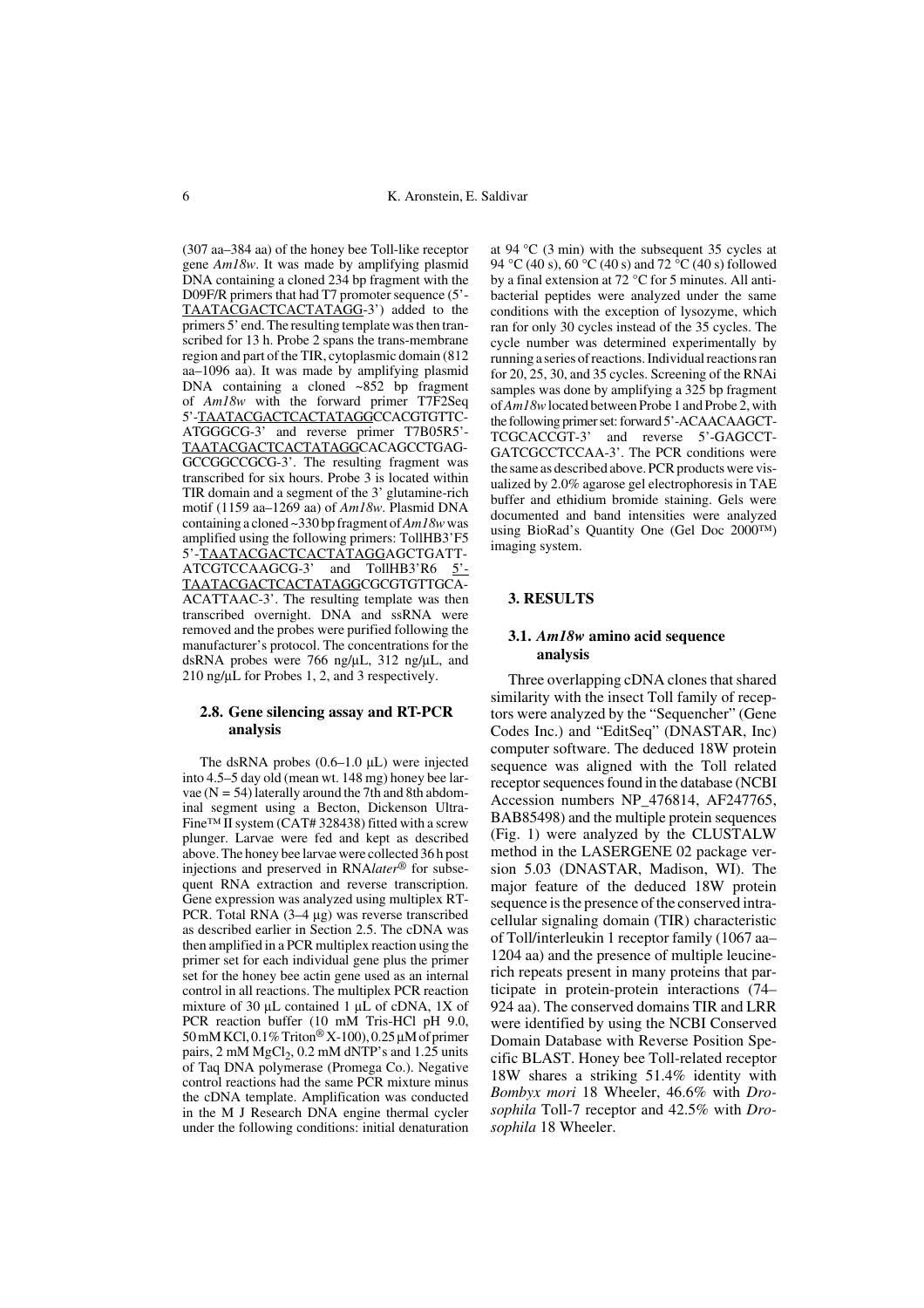#### Honey bee Toll related receptor 7

HAAILLLLLGFSWSLAVESALAPKESESSASAHLGAGTGAAATVSLS-GOVSSLLSWVPAASPVPANPSQPSGPANQCSWSING---TESSVKCALRLIER<br>HAAILLLLLGFSWSLAVESALAPKESESSASAHLGAGTGAAATVSLS-GOVSSLLSWVPAASPVPANPSQPSGPANQCSWSING---TESSVKCALRLIER  $CmTol1$ SELAPGLPROLOKLSELRI DACKLORVPPHAFEGIMSLKRLTLESKH  $\overline{\text{c}}$   $\overline{\text{c}}$   $\overline{\text{c}}$   $\overline{\text{c}}$   $\overline{\text{c}}$   $\overline{\text{c}}$   $\overline{\text{c}}$   $\overline{\text{c}}$   $\overline{\text{c}}$   $\overline{\text{c}}$   $\overline{\text{c}}$   $\overline{\text{c}}$   $\overline{\text{c}}$   $\overline{\text{c}}$   $\overline{\text{c}}$   $\overline{\text{c}}$   $\overline{\text{c}}$   $\overline{\text{c}}$   $\overline{\text{c}}$   $\overline{\text{c}}$   $\frac{1}{2}$ 51<br>47<br>97<br>54 GTOTPLOLOVARARGRLDLOCS**(**DELLANASELARGLPROLOKLSELRIDACKTLORVPPHATEGLHSLKRLTLES HHAVHGPGKTLDLHSLGSPOGLKBLSELLING<br>- EGT-AIASVSSOTSRLSIECHKLLFFESSLKARYFKPVPGLVDLSISHCKLLSVPDHTFRGLRKLKKLOLRSKHPEWSPTKHLELSLHAFHGLSELQSL <sub>L</sub>iBWBm .<br>I ROLPEGVNCSNPSLOLLNLTONKI RSAEPLGPSEKLCAGSALSNANGAVSGGSELQTLDVSPNELRSLPDANGASKLRKLQTLSLQXNNI STL | 18×15m<br>LKPI PSGVPCVLENLNTLNLTINKI KTVGQIGPG----------AGEGSSAGSLQSLDLSHNNI KTISDGSELLKLRSLQNLVLQXNNI TDI | 18×15m<br>LQALPVN 151<br>145 195<br>153  $\blacksquare$ .<br>FALAGLSSLRVLNISYNNLVSLPSEAPAGHKELRELNLQGHDLYELPKGLLNRLEQLLVLDLSGHQLTSNNVDHSTPAGLIRLIVLHLSHNALTRIGS IN«MA<br>FALAGLSSLRYVNLSHHRLRTLPEGLPYHARELREITLHDHSITELPRGJFHRLEQLIVLDISSHQLTSHNIDDGTFLGLIRLIVLHLSHNALTRIGG IN«MA<br>FALAGLSYLR 251  $18$ 230<br>288<br>253  $1^8$ 351<br>330<br>388<br>353 LSHLKTLDLGENOISEFKHNTFRHLNOLTGLRLIDHRIGHITVGHFQDLFRLSVLHLAKHRIQSIERGAFDKHTEIEAIRLDKHFLTDIHGIFATLASLL l9vfm<br>LPFLKTLDLGENOISFFRHGSFKHLNOLTGLRLIDHQIGHLSVGHFHDLPSLQVLHIAKHKILSIERETFIRHTQLEAIRLDGHFLSDIHGVFSTLASLL l9vfm<br>LANLKTLD 451 488<br>453 -<br>HIMISEN HERRY AND THE RESIDENTIAL ORDER THE RESIDENCE OF THE RESIDENT OF THE RELEASE AND THE RESIDENCE OF THE<br>HIMISEN HERRY PRODUCED AND THE RESIDENCE OF THE RESIDENCE OF THE RELEASE AND THE RELEASE AND THE RELEASE AND L 551<br>530<br>588<br>553 HEINESEHKEVHPDYAPYPSHEKHEDINGHPIEKEGNYYKEGEETRIKTEDVSHHRISEISPHAIPHSVEELEIHHNPENÄIRVYDFPPDKKHEFRVDHYAN IN<br>HEINESEHKEVHPDYAPIPSHEKHEDINGHYTEALGHYYKEQEEEVKYTEOSIKHTITEIGPHSIPHYTEELEIHHNEIGHVQPNAPYDKANEARVDEYAN ID<br>ELHESEHKIEH VLSKISLNALRVAPVSARKFVFRETIGGNFFRCDCSHENLORINNLT-TRONFNVVDLGNIECLNFNSRSAFLKFLASLSASGFVCKTESKCFFTCKCCE (18×66)<br>|EINRLELNSLRLSTVPGNKTLFEFTIGGNFFRCDCTMENLFIINNMTAMROTFRVMDLENVLCKMTNTRSGTNVFLTNLKTTDFLCKTETKCFAICNCCD (18×666<br>|VL 651 630<br>688<br>652 -<br>| TEQCECEVICPGHCSCFHDATHATHIVDCGRQDLAALPHRIPQDVSDLYLDGHHHPELEVGHLTGRRHLRALYLHASHLHTLQHGSLAQLVHLRVLHLEH<br>| TDACDCEHTCPHHCTCYHDPLWHTHVVDCSGQSSHEIPQKIPHDATEVFLDGHHIRELQHKVFIGRQKHRTLYVHHSHVDSIQHRTFSGLHSLQILHLGH\_18x8m 750<br>730<br>787<br>752 ERACOCENTCPRICTCTNOELWITHYVDCSGQSSHEIPQKIPNDATEVTLOGHHIRELQHKYFIGRQHHATLTYHHSHVDSIQHRTFSGLHSLQLLRELGH<br>FDACOCENTCPRICTCTNOQINSTHYVDCGGQQTTELPRRYPHDSSYVTLOGHHIRFVLKHKAFIGRKHLERLTYHHSHVDSIQHRTFSGLHSLQLLRELGH<br>FDACOCENTCPRICTCT LRLON II aronn.<br>L  $\mathbf{I}^{\text{F}}$  $m18w$ FORCOCENTCPROCKCTHORTNHTHRVDCSOLOVEEIFRRIPHORTEVYLDOHVLRELQHKVIIORKHHKVLYVHOSOLESIQ<u>HKTFHOLHMLQILKLED</u><br>HKLKELKOTEPRSLOLLRELYLQHHLISHATHISHATEPLVSLEVLDOHVLRELQHKVIIORKHHKVLYVHOSOLESIQHKETHOLHMLQILKLED<br>HKLKELKOTEPRQLSHLRELYL  $580$ 800<br>830<br>887 DuToll<sup>-</sup> And By 945<br>927<br>987<br>949  $18\pi$ Da AGIKRELELIGHLAHGPDCSD--LLDASASHISSSQDLAGG----------YRLPLLAAVLV-LIPLVVVLIIVPVPRESVRMHLPANYGVR<br>G-DAKPPQKKELNLHGTACS------DYIADHSVIGHNLVSH-------------YVPMHVSTLTGPHLILLALVLLPLPRDSLRVHLYTHCGIR<br>ASSGTGSAALEDSSSMSGSLEKKELDFNATGAA  $18nRm$ <br>  $ImTo11$ <br>  $Im18n$ 1033 IILHSEKDYEE **Birth** 101 ΑΥ V C Y S P K D E E S V V Q S L V N E L E N G H F S Y N L C L N Y R D I P N N G A Q Y N Q C<br>Α V L L N S A K D S E P V C Q N L A A Q L E T G R P F R V C L Q N R D L A — — — — — N D A T<br>C Y V C Y S P N D E D F V L N S L A 18wBm<br>ImFo117<br>And 8w  $1034$ I LLATENNRI EFRNAFNES LRGLAQKLV I I EETS VSAEAE DVAELS PYLKS VPSNRLLTCORY PNEKLRY<br>I PMOTENSRY EPROGLNEALKGC I Y KLV LIEECS V VADANCDPDLRPYLKTG – SRLRNGQKGFNERLRY.<br>I PLOTENARCELRRS VNOALRGR POKLV I I EEPEVAFEAES DI ELL PYLK 18wDm<br>18wBm<br>DwToll? IFMOTENSRY EPROGLNEALKGC IY KLVLIEECS VVADAMCDPDLRPY LKTG – – SRLRNGOKGFNERLRY IMPDSTNSSNKSRS – – NSYRRS IMTYTLD<br>IFLOTENARCELRRS VNDALRGRPOKLVIIEEPEVAREAESSDIELLPYLKTSAVRRIRRSDRNFNEKLRYALP VDY PTFRGMNYTLELDNENNERVKOP<br>IFLLT 1133  $And 8n$ PGHIPROAPPPP------------------ATTCTEEMEAN--YSSATTATPSPRPTRPG-------------------------GAARIVDSMPNP---<br>FSVPNGGNRTMA------------PP-DKSPVLGVANOGA----SRPPEIVTEVROSP------------------------VVRQTOGVATGPD----<br>FGLLYRQAPPPAICGPADAVG 1261<br>1232 DuToll<sup>-</sup> .<br>PSENIYNSIESEYSAYDQNEALSHIPTGLHNQNQQQQLRLNQQQQQQQQQRLLQPQFRAMPQQAIPAPSAPVNLRSGSGLSQASTSTQSTAQASTSA 1251  $124$ DwToll<br>Aml 8w 1342<br>1327  $18w$ Dm<br> $18w$ Bm<br>DmTo $117$ <br>Am18w 1357 1421

**Figure 1.** Multiple protein sequences alignment of the new *A. mellifera* Toll-like receptor 18W with selected members of the Toll family of receptors. Sequences were aligned by using the CLUSTALW method. NCBI Accession numbers: (18W *D. melanogaster* NP\_476814), (Toll-7 *D. melanogaster* AF247765), (18W *B. mori* BAB85498). The leucine–rich repeats domain (LRR) and TIR domain are shown in dotted and solid-line boxes.

# **3.2. Developmental profile of the** *Am18w* **and antimicrobial peptides gene expression**

Embryos (N = 475),  $\sim$ 2 day larvae (N = 12),  $\sim$ 5 day larvae (N = 12), brown eye pupae  $(N = 5)$ , and emerging adults  $(N = 5)$  were analyzed for gene expression of *Am18w* receptor and antimicrobial peptides (Fig. 2). The *Am18w* receptor gene was highly expressed in honey bee embryos and pupa (Fig. 2A, Lanes 1 & 4, ~325 bp fragment). There is a dramatic decrease of the *Am18w* expression during the larval stages (Lanes 2 & 3). In adult bees, *Am18w* appears to be preferentially expressed in abdomen tissue (Fig. 2A, Lane 6). Initial attempts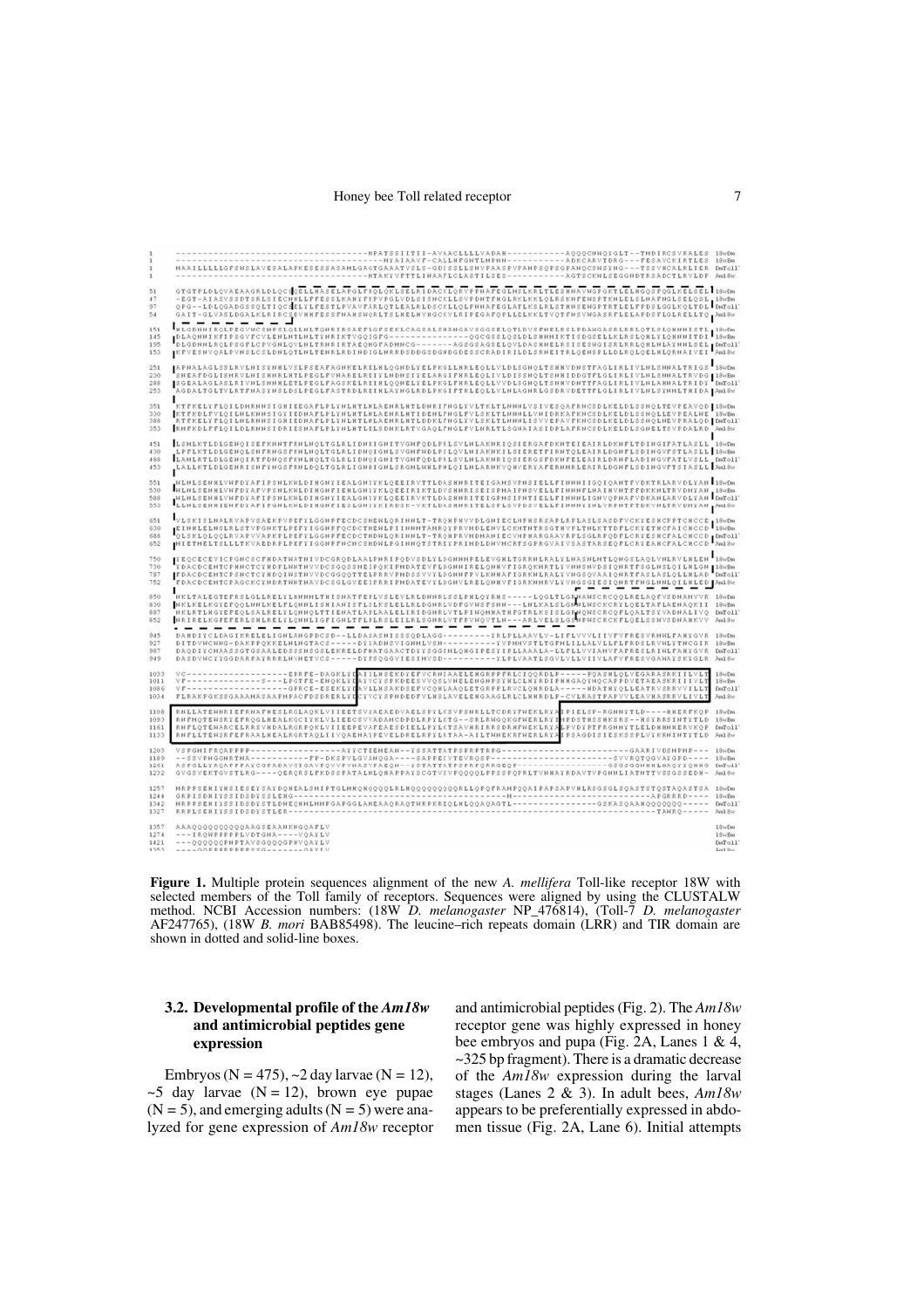

**Figure 2.** Expression of *Am18w* (A), Hymenoptaecin (B), Defensin (C), Abaecin (D), Apidaecin (E), and Lys $oz$ <sub>yme</sub> (F) in embryo, 2 day, 5 day, Pupae (Pu), Heads (Hd) and Abdomens (Ad) of adult honey bees (Lanes 1–6, respectively). Multiplex PCR reactions using a set of primers for actin (0.4 kb) and a set of the gene specific primers were visualized on 2.0% agarose gels stained with ethidium bromide. A nested forward primer for actin (ACT, 0.2 kb) was used when the size of the antimicrobial peptide was very similar to the (0.4 kb) actin band as in *Am18w* (A). Positive controls (+) for *Am18w* and Hymenoptaecin (Lane 7) are reactions with cDNA from larvae that were challenged by septic wounding with *E. coli*. Negative controls (Lane 8) for *Am18w* and Hymenoptaecin and lane 7 for Defensin, Abaecin, Apidaecin, and Lysozyme are PCR reactions without cDNA template.

F. Lysozyme

to run Northern Blots to analyze *Am18w* expression were unsuccessful and the questions of size and number of transcripts will be addressed in future studies. Hymenoptaecin was expressed at levels too low to be detected with conventional PCR, with the exception of abdominal tissue of adult bees (Fig. 2B, Lane 6, ~299 bp fragment). Defensin was expressed at the same level from the embryonic stage to pupation (Fig. 2C, Lanes 1–4, ~227 bp fragment). However, there was a dramatic increase in the gene expression in adult tissues (Fig. 2C, Lanes 5– 6). Abaecin was expressed at very low levels during embryogenesis, 2-day larvae and pupa stages. An increase in expression is seen in 5 day larvae and in the adults (Fig. 2D, Lanes 1, 2, and 4, ~150 bp fragment). Apidaecin expression was very low during all developmental stages (Fig. 2E, Lanes 1–6). We have consistently observed a number of PCR products  $(-700 \text{ bp}, -670 \text{ bp}, 500 \text{ bp}, \text{and } 181 \text{ bp})$  amplified from the pre-immune and immunized honey bee samples (Fig. 2E; Fig. 3E). Sequencing of these purified PCR products and TOPO-TA clones of these products revealed that all encoded for apidaecin polypeptides with a different number of Hb1b peptide repeats in the transcripts, which is consistent with the diversity of apidaecin transcripts in the database (NCBI Accession numbers: X72575, X72576, X72577). The number of such repeats is variable and was reflected in the observed diversity of amplicon lengths. We were able to amplify the entire diversity of the Apidaecin transcripts by designing primers within conserved regions of the pro-multipeptide; the forward primer was located within the polypeptide secretion signal and the reverse primer was located within the untranslated 3' UTR region including ATTTA "instability motif" (Casteels-Josson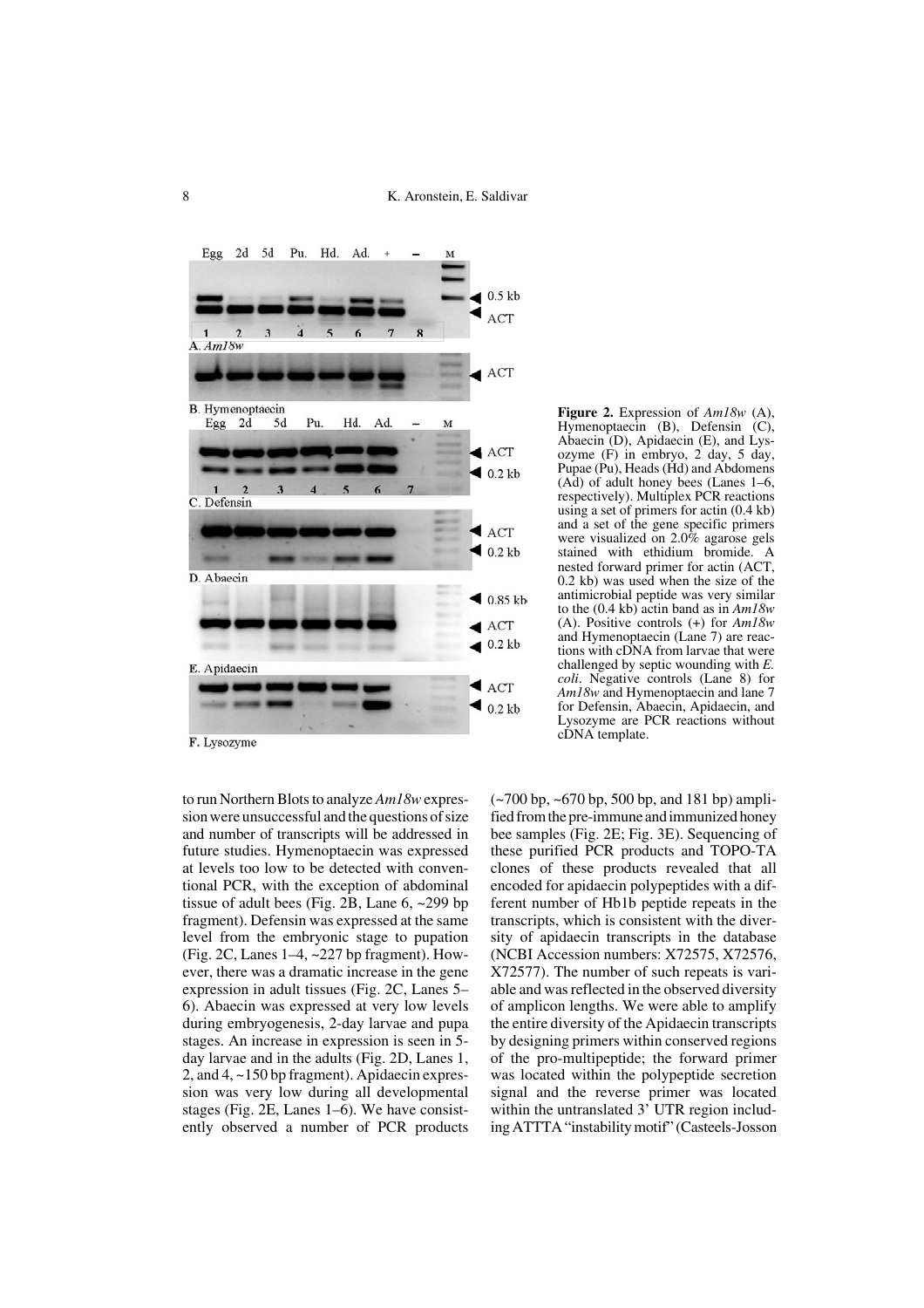

F. Lysozyme

**Figure 3.** Septic wounding of ~5 day old European honey bee larvae with *Paenibacillus larvae* (G+), *Ascosphaera apis* (F) and *E. coli* (G-). Expression of *Am18w* (A), Hymenoptaecin (B), Defensin (C), Abaecin (D), Apidaecin (E), and Lysozyme (F) were examined at 2, 6, and 24 h time points post infection using multiplex PCR with the honey bee actin (ACT) gene fragment (0.4 kb). Controls (Con) are non-wounded larvae collected at the zero hour time point.

et al., 1994). We have classified the deduced peptide sequence based on the position of the 3/4/10/18 aa (N/R/Q/L) similarly to the classification by Casteels et al. (1994). The expression pattern of the lysozyme gene showed increased levels with each developmental stage from embryo to larvae (Fig. 2F, Lanes 1–3) and a sharp decline during pupation (Lane 4). In the adult bees, lysozyme expression was detected at a very high level in abdominal tissues (Fig. 2F, Lane 6).

# **3.3. Effect of septic wounding and injections on the level of** *Am18w* **gene expression and up-regulation of the antimicrobial peptides**

We examined levels of *Am18w* gene expression in response to septic wounding of 5-dayold larvae challenged with gram-positive bacterial spores (*P. l. larvae*), fungal spores (*A. apis*), and gram-negative bacterial cells (*E. coli*). Upregulation of the *Am18w* was delayed. A 3.1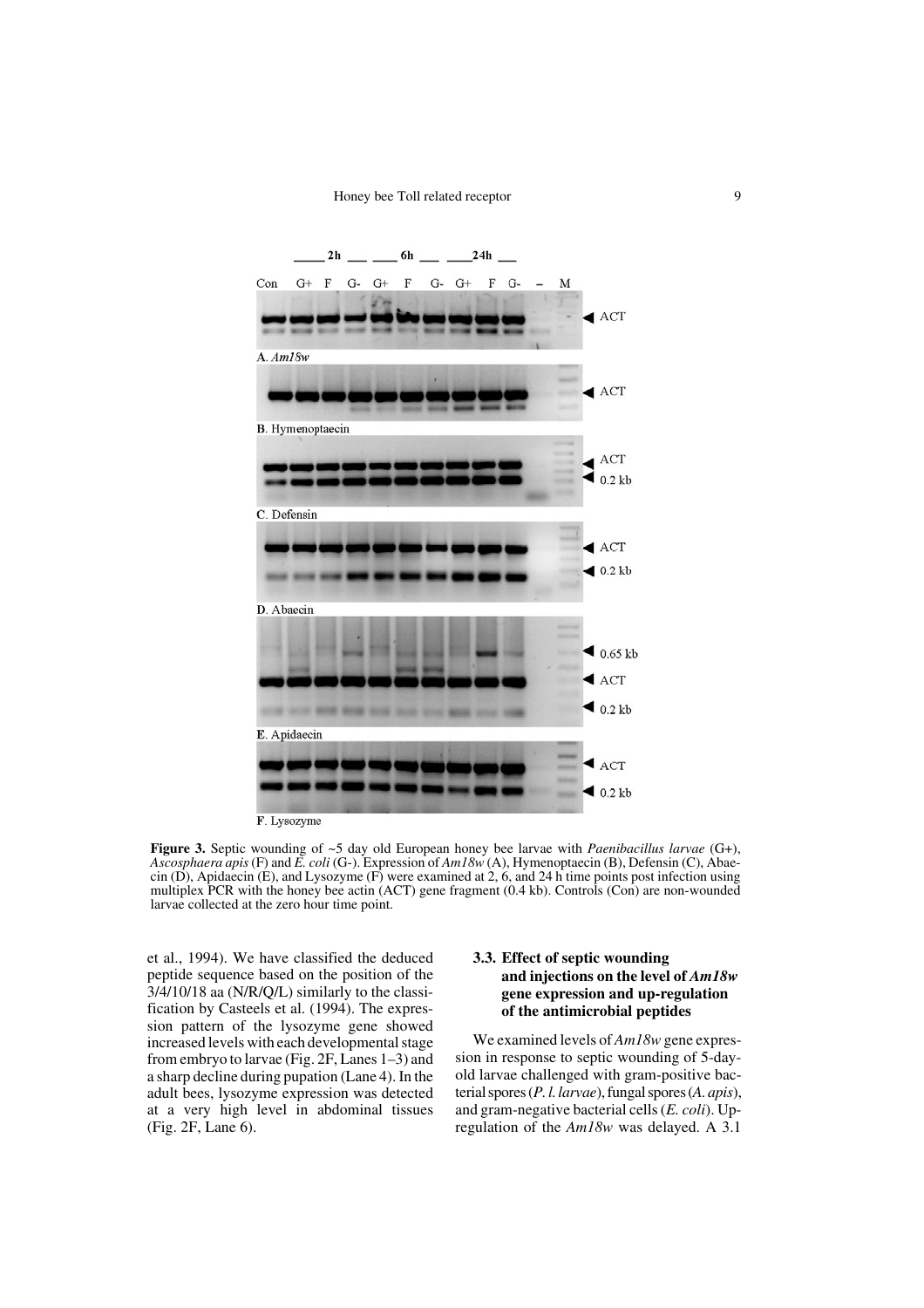10 K. Aronstein, E. Saldivar



Figure 4. Silencing of  $Am18w$  using gene specific dsRNA. Gene expression was analyzed at 36 h postinjected with RT-PCR using multiplex reactions. *Am18w* was silenced in larval samples (Lanes 1, 5, 8, 10, 12). Partial silencing was noted in samples 2, 3, 9, and 13. Actin (ACT, lower band) was constitutively expressed in all samples with the exception of one reaction (Lane 7) where reverse transcription failed.

and 2.7-fold increase in gene expression occurred at 24 h post infection in response to a fungal (F) challenge and gram-negative bacteria (G-) respectively (Fig. 3A). Up-regulation was sustained up to the 48 h post infection time point in response to fungi and gram-negative bacteria, with the levels of gene expression returning to the pre-immune by 72 h (data not shown). A rapid induction of *Am18w* gene transcription was demonstrated by injection of 1.0  $\mu$ L of gram-negative cells, gram-positive and fungal spores directly into the larval hemolymph. *Am18w* gene transcription reached its maximal 7.8 fold increase 2 h post-inoculation with gram-negative bacteria and 5 to 1.5 folds increase 6 h post inoculation with gram-positive bacteria and fungi respectively (data not shown).

Hymenoptaecin exhibited a delayed response similar to abaecin but at a far lower level of gene expression (Fig. 3B). The antimicrobial peptide defensin was rapidly induced by septic injections (Fig. 3C), showing strong anti-grampositive, anti-gram-negative and anti-fungal activity. Abaecin expression was delayed in response to gram-positive bacteria and fungi compared to *E. coli,* with a gradual increase of gene expression by 6 h. At 24 h post infection, abaecin up-regulation was robust for all groups of microbes and comparable to that of the defensin (Fig. 3D). Apidaecin expression was delayed, most pronounced at 6 h post infection in response to gram-negative bacteria and fungi, with the gradual increase of the anti-fungal response by 24 h (Fig. 3E). Slightly varying levels of apidaecin expression were recorded by analyzing multiple sets of samples from the 24 h time point; in several samples up-regulation of the apidaecin was elevated and comparable to that of the 6 h time point (not shown). The bacteriolytic enzyme lysozyme was expressed at a high level, but not significantly up regulated by septic injections with any of the three microbial agents and comparable to the level of gene expression in pre-immune 5 day-old larvae (Fig. 3F, Con. Lane).

#### **3.4.** *Am18w* **gene silencing (RNAi)**

Probe 1 was used in the initial trial to target *Am18w* gene specific mRNA with no success. In the second trial we decided to target multiple regions of the gene; therefore we made two additional probes: Probe 2 and Probe 3. The three probes were mixed together in a 1:1:1 ratio and injected into 5-day-old larvae as described previously in this paper. Survival rate of larvae injected with the dsRNA probes was 67% 36 h post injection, compared to 88% for the control group injected with PBS. Total RNA was isolated from individual larval samples and three samples were discarded due to RNA degradation. Of the remaining samples, 42% exhibited successful disruption of *Am18w* gene expression (Fig. 4). The high specificity of the gene silencing was demonstrated by utilizing a multiplex PCR. Two sets of primers were used in the PCR reaction, *Am18w* genespecific and actin gene-specific primers. The honey bee actin gene was constitutively expressed and detected in all samples except for Lane 7, where reverse transcription failed (Fig. 4, lower band). Expression of the honey bee Toll-like receptor was successfully disrupted after injection of the gene-specific dsRNA probe (Fig. 4, Lanes 1, 5, 8, 10, and 12, upper band). Partial silencing was recorded in samples 2, 3, 9 and 13. To validate that the gene had been silenced, the RT-PCR reaction was repeated the same as before with the exception that it cycled 40 times instead of 35. There was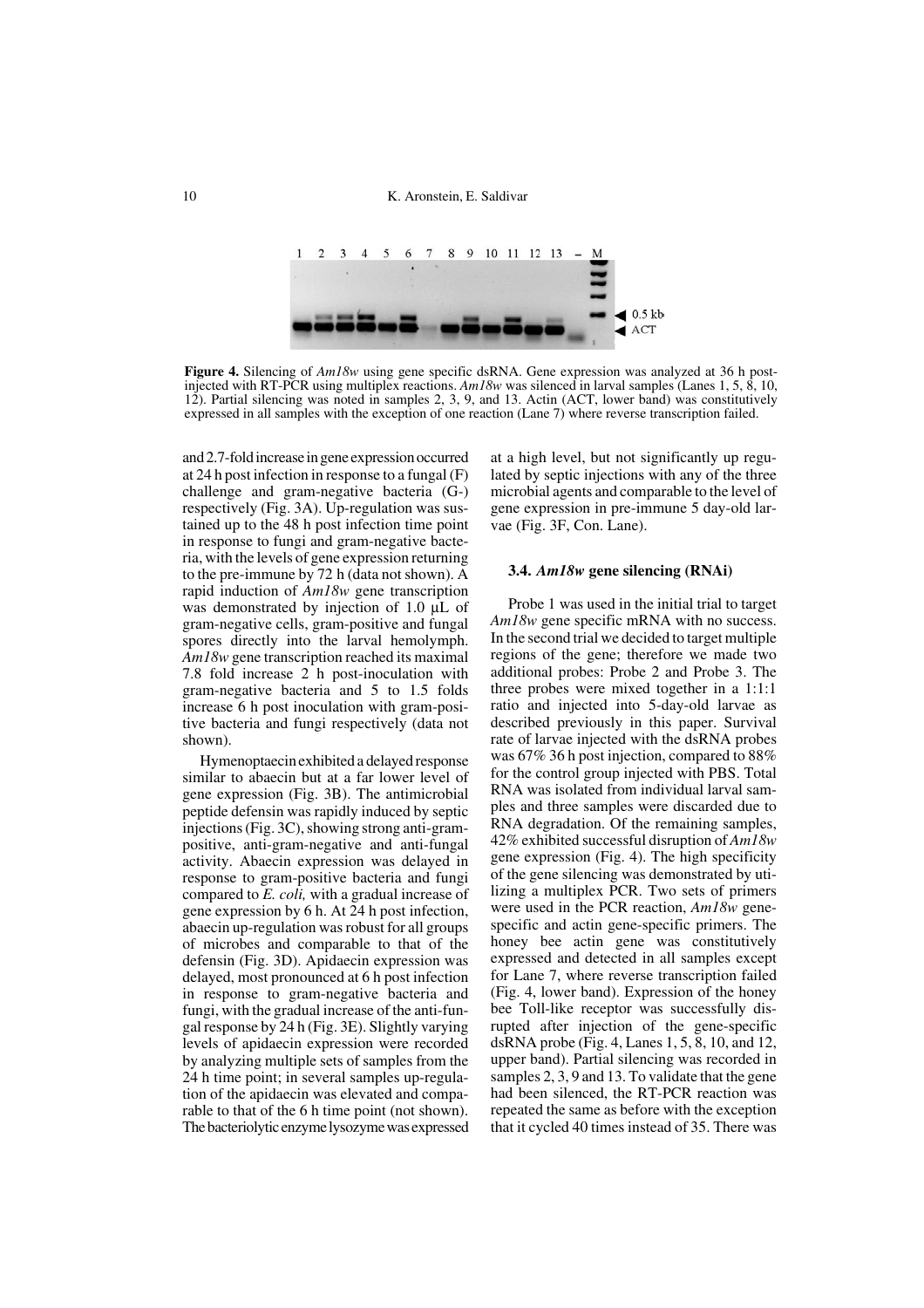#### Honey bee Toll related receptor 11



**Figure 5.** Expression of the antimicrobial peptide genes Hymenoptaecin (A), Defensin (B), Abaecin (C), Apidaecin (D), and Lysozyme (E) in honey bee larval samples that exhibited silencing of the Toll like receptor gene *Am18w* (Lanes 2–6) using multiplex PCR. Controls (Lane 1) are non-challenged ~5 day old larvae. Negative controls are PCR reactions without cDNA template.

indeed no amplification of *Am18w* at 40 cycles (data not shown). We investigated whether silencing of the receptor gene *Am18w* has any adverse effect on the development and survival rate of the honey bee larvae and found no significant differences between survival rates of the RNAi (injected with the dsRNA probe) and control larvae injected with buffer only. The mortality rate in both groups was high, considering difficulties associated with the rearing of the injected honey bee larvae. The number of animals that reached the adult stage in the RNAi group was minimal. To increase the survival rate of the RNAi group, we have begun a pilot study in which dsRNA probe is fed to the larvae. In preliminary results we have observed pupae with morphological defects in appendages (not shown).

# **3.5. Effect of** *Am18w* **gene silencing on expression of the antibacterial peptide genes**

Samples that exhibited complete *Am18w* gene silencing (Fig. 4, Lanes  $1, 5, 8, 10,$  and  $12$ ) were further analyzed to examine the effect, if any, this gene disruption has on the expression of antimicrobial peptides (Fig. 5). Silencing of the receptor gene appears to have no effect on the expression of any of the antimicrobial peptides. Although the level of lysozyme expression in the knock down samples was substantially down regulated (Fig. 5E), that was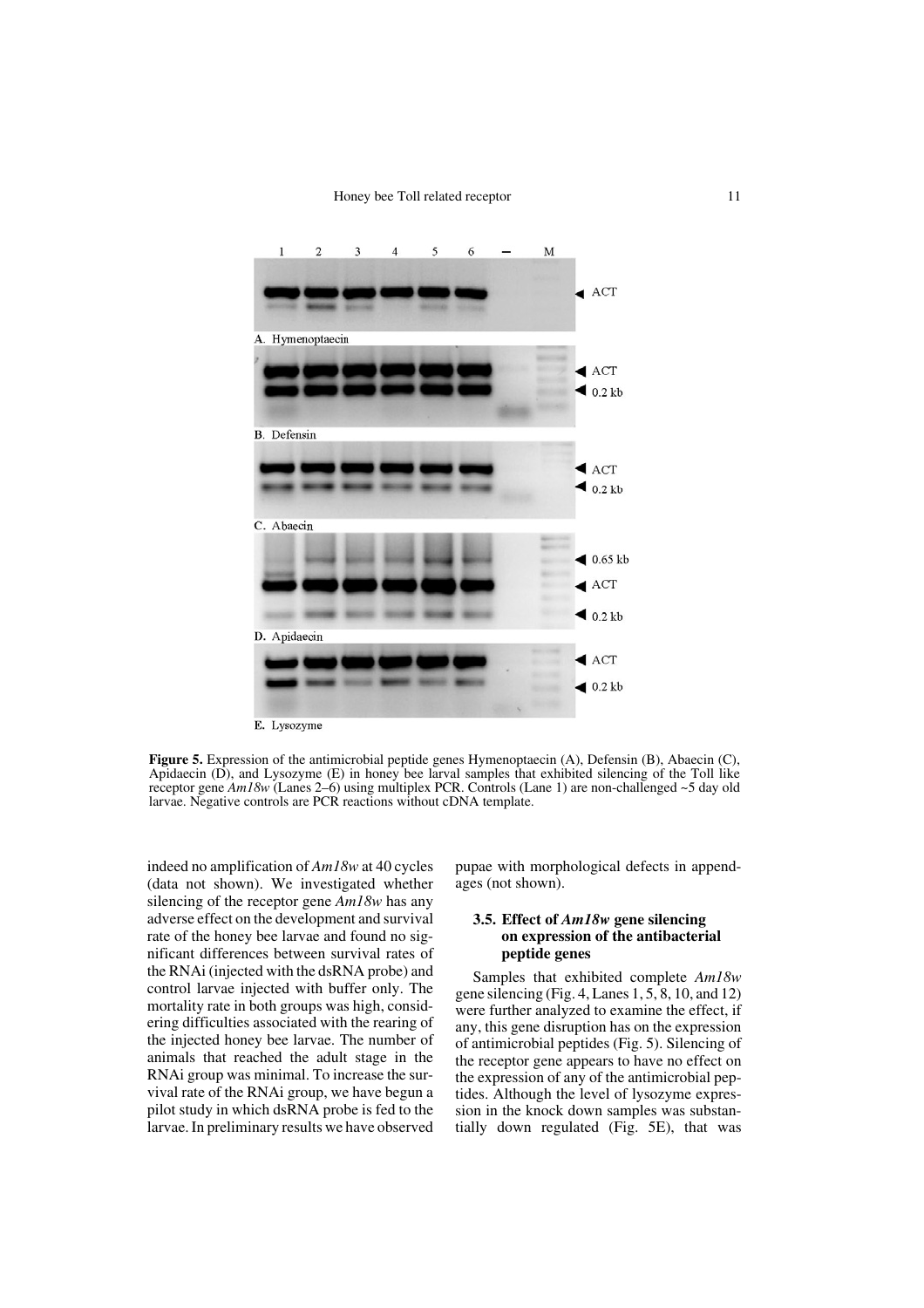consistent with the decline of the level of lysozyme expression during normal honey bee development (Fig. 2F, Lane 4).

## **4. DISCUSSION**

## **4.1.** *Am18w* **sequence analysis and gene expression profile**

We have identified and cloned the Tollrelated receptor *18-wheeler* gene (*Am18w)* from honey bees*.* Analysis of the deduced protein sequence revealed that this gene has a striking similarity to the extended family of Toll receptors (51.4% to *Bombyx mori 18 wheeler*, 46.6% to *Drosophila Toll-7* and 42.5% to *Drosophila 18 wheeler*)*.* Sequence analysis indicates that *Am18w* encodes a trans-membrane receptor protein with an extra-cellular moiety containing many leucine rich repeats (LRR) and cysteine motifs, and an intra-cytoplasmic (TIR) domain bearing homology to the cytoplasmic portion of the Toll/interleukin 1 receptors. The TIR domain presumably interacts with several intra-cytoplasmic partners upon induction of the Toll dependent signaling pathway (Hoffmann and Reichhart, 2002).

We examined expression of the *Am18w* gene by RT-PCR during normal honey bee development and in immune-challenged larvae. The *Am18w* gene expression profile in honey bees was consistent with that in *Drosophila* reported by Tauszig et al. (2000). Similar to *Drosophila Toll*, *18w*, Toll-6 and Toll-8, the honey bee *Am18w* was highly expressed in embryos and pupae, suggesting its developmental function. This Toll like receptor gene was also highly expressed in the abdominal tissue of the adult bees, suggesting its possible involvement in regulation of antimicrobial peptide genes expression (Rutschmann et al., 2002).

To determine whether the expression level of *Am18w* was affected by microbial challenge, we analyzed this gene expression in immunechallenged larvae and found delayed gene upregulation when larvae were inoculated with a needle dipped in concentrated suspensions of spores or cells*.* In contrast*, Am18w* gene expression was induced faster and at a higher level when  $1.0 \mu L$  of spore or cell suspensions were injected directly into the larval hemolymph.

## **4.2. Expression of the antibacterial peptide genes**

Several distinct antimicrobial peptides have been identified in honey bees including defensin, abaecin, apidaecin, and hymenoptaecin (Kimbrell, 1991). Similar to observations reported by Rees et al. (1997), the entire bee antimicrobial peptide repertoire was induced by any of the microbial agents used in this study. In contrast, the bacteryolytic enzyme lysozyme was constitutively expressed in all larval stages before infection and the level of gene expression did not change significantly due to microbial challenge. The results presented here reflect the possibility that lysozyme is constitutively produced and stored in haemocyte granules. The microbial stimulation may induce release of the pre-existing lysozyme into the insect haemolymph as suggested by Lamberty et al. (2001). This may explain the increase in bacteryolytic activity of the haemolymph following infection as reported by Powning and Davidson (1973). Alternatively, according to Iketani and Morishima (1993), bacteria invading insect haemocoel have to be partially degraded to generate peptidoglycan fragments and subsequently induce production of antimicrobial peptides. Inoculations with intact microbial cells in this study may not be as effective as with processed peptidoglycans in modeling the actual mechanisms of induction.

## **4.3. Effect of** *Am18w* **receptor gene silencing on expression of the antimicrobial peptides**

The RNA interference assay became instrumental for understanding of gene expression and function. In honey bees, this method was successfully implemented by using dsRNA embryo injections (Beye et al., 2002) and intraabdominal injections of adult bees (Amdam et al., 2003). Here we demonstrated the use of dsRNA microinjections to down-regulate the Toll-related *Am18w* receptor gene expression in honey bee larvae and effect of that on the expression of antimicrobial peptides. Silencing of the *Am18w* had no apparent affect on the expression level of any of the antimicrobial peptide genes tested in this study. These results suggest that either the expression of the antimicrobial peptides is independent of *Am18w*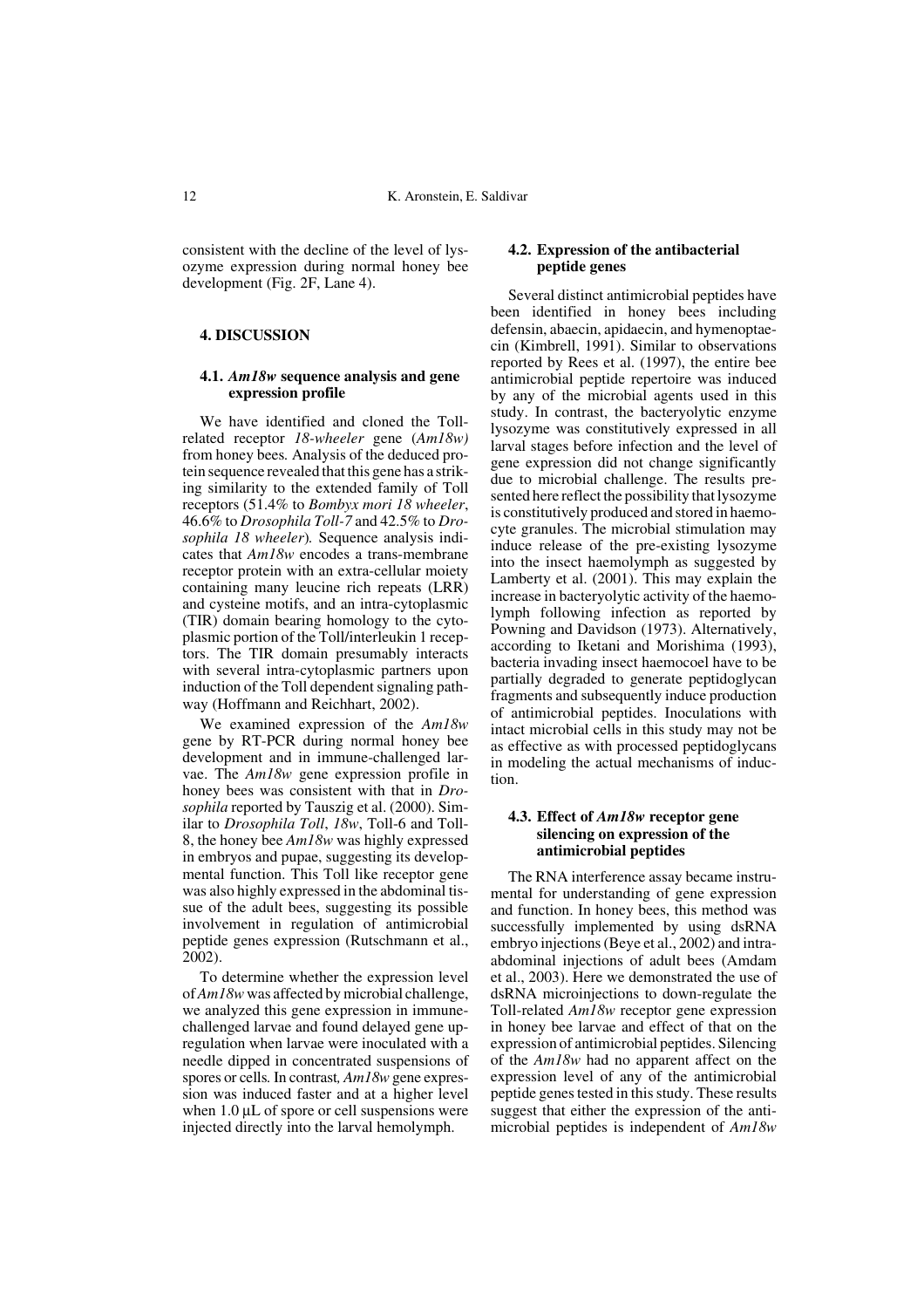receptor signaling pathway similar to findings reported by Ligoxygakis et al. (2002) or the expression of these peptide genes is being compensated through alternative signaling pathways (Williams et al., 1997).

Future investigations will uncover other receptor(s) that control transcription of antimicrobial peptides in honey bees. We searched the honey bee database and identified four more Toll-related receptor genes in addition to *Am18w,* with high similarity to *Drosophila Toll-1*, *Toll-6*, *Toll-8* and *Anopheles Trex* genes. Our future investigations will provide more insights into the involvement of these receptor genes in the regulation of immune related molecules.

# **ACKNOWLEDGMENT**

We are grateful to Dan Murray, University of Texas, Pan American; Tanya Pankiw, Texas A&M University for their reviews of the manuscript and critical discussions of the research.

**Résumé** – **Caractérisation chez l'Abeille domestique d'un gène récepteur proche de Toll** *Am18w* **et de son rôle possible dans la défense immunitaire antimicrobienne.** Les récepteurs de type Toll sont impliqués dans la transduction intracellulaire du signal et le début de la réponse immunitaire antimicrobienne chez les insectes. Ils se caractérisent par la présence de copies répétées d'un motif riche en leucine (LRR) à l'intérieur du domaine extracellulaire du récepteur et par une homologie de leur domaine de signalisation (TIR) avec le domaine cytoplasmique du récepteur Interleukin-1.

Nous présentons dans ce travail l'isolement et la caractérisation d'un nouveau gène (*Am18w*) de l'Abeille domestique, *Apis mellifera*, qui encode pour le récepteur de type Toll et partage une identité frappante à 51,4 % avec le 18-wheeler de *Bombyx mori*, à 46,6 % avec le récepteur Toll-7 de *Drosophila* et à 42,5 % avec le 18-wheeler de *Drosophila*. L'analyse de la séquence de la protéine 18W déduite a montré un domaine de signalisation intracellulaire conservé (TIR) caractéristique des récepteurs de transduction des signaux que l'on trouve dans la famille des récepteurs interleukin-1 (IL-1) et de type Toll des mammifères. Cette similitude d'un récepteur lié à Toll chez l'abeille avec les récepteurs de transduction des signaux suggère que le gène *Am18w* de l'abeille peut être impliqué dans les réponses immunitaires de l'hôte et dans l'activation des gènes de peptides antimicrobiens qui s'ensuit. Nous avons étudié le profil d'expression du gène récepteur de type Toll *Am18w* de l'abeille à tous les stades de développement, ainsi qu'avant et après une stimulation du système immunitaire. L'injection d'une sonde d'ARN à double brin (ARNds) dans les larves d'abeilles a réussi à provoquer la rupture de l'ADNm endogène du gène cible et nous a permis d'examiner les effets de l'inactivation du gène rendu silencieux sur l'expression des peptides antimicrobiens.

*Apis mellifera* **/ réponse immunitaire / récepteur Toll / inactivation de gène / peptide antimicrobien**

**Zusammenfassung** – **Charakterisierung eines Toll-ähnlichen Rezeptorgens** *Am18w* **der Honigbiene und seine mögliche Rolle in der antimikrobialen Immunabwehr.** Toll-Rezeptoren spielen eine wichtige Rolle in der intrazellulären Signalverarbeitung und in der Initiierung der antimikrobialen Immunantwort bei Insekten. Charakteristik ihrer Proteinsequenz sind wiederholte Kopien eines Leucinreichen Motivs (LLR) innerhalb der extrazellulären Domäne des Rezeptors, sowie eine Homologie in ihrer Signaldomäne (TIR) mit der cytoplasmatischen Domäne des Interleukin-1 Rezeptors.

Die gegenwärtige Arbeit berichtet die Isolierung und Charakterisierung eines neuen Gens *(Am18w)* der Honigbiene, *Apis mellifera*, das für einen Toll-ähnlichen Rezeptor kodiert, und das eine hohe Ähnlichkeit von 51,4 % aufweist mit dem Gen *18-wheeler* des Seidenspinners, *Bombyx mori,* sowie mit den *Drosophila* Genen *Toll-7* Rezeptor (46,6 %) und *18 wheeler* (42,5 %). Die Analyse der Aminosäurensequenz des deduzierten 18W Proteins der Honigbiene zeigte eine konservierte (TIR) intrazelläre Signaldomäne als charakteristisches Merkmal des Signaltransduktionselements der Toll-Rezeptoren und der Interleukin-1 (IL-1) Rezeptoren der Säugetiere. Diese Ähnlichkeit eines Toll-ähnlichen Rezeptors der Honigbiene weist auf eine mögliche Rolle des *Am18w*-Gens in der Immunantwort der Honigbiene und der darauffolgenden Aktivierung von antimikrobialen Peptidgenen hin.

Wir untersuchten das Expressionsprofil des Tollähnlichen Rezeptorgens *Am18w* der Honigbiene in allen Entwicklungsstadien, sowie vor und nach einer Stimulierung des Immunsystems. Die Injektion einer doppelsträngigen RNA Probe (dsRNA) in Honigbienenlarven führte zu einer erfolgreichen Disruption der endogenen mRNA des Zielgens und ermöglichte es uns, die Effekte der Stillegung (RNAi) des *Am18w* Gens auf die Expression der antimikrobialen Peptide zu untersuchen.

#### **Honigbiene / Toll Rezeptor / Immunantwort / Stillegung des Gens / antimikrobiale Peptide**

#### **REFERENCES**

Alippi A.M. (1995) Detection of *Bacillus larvae* spores in Argentinean honeys by using a semiselective medium, Microbiologia 11, 343–350.